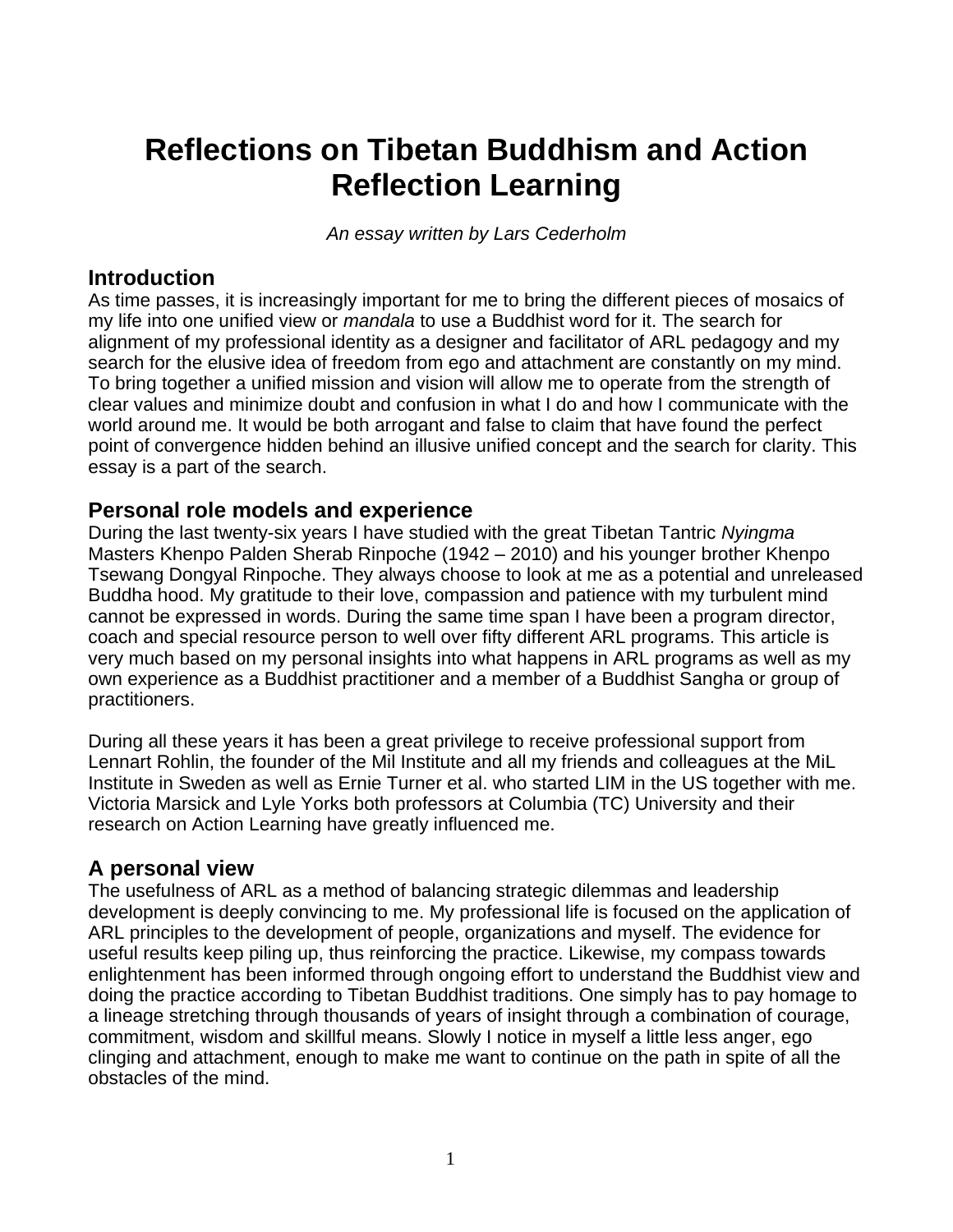# **Action Reflection Learning**

## **Some philosophical influences**

In this paper I attempt to describe the basic ideas in Tibetan Buddhism and Action Reflection Learning (ARL) and highlight some similarities and connections. Both perspectives are rooted in the potential of the human being and view the individual as a creative, innovative and responsible being who's potential will flourish given good circumstances, good guidance and understanding as the person moves from dependence to independence to the recognition of interdependence. Both views use reflection as a key to generative learning and development. The goal for both ARL and Buddhism is to help people to find the authentic self-expression that creates value for themselves and others. This does not come about as a result of memorizing concepts and ideas that others have expressed but rather as result of taking in ideas and making them ones own through the process of reflection or meditation. Both are acknowledging the importance of finding and departing from the right question, knowing that the "obvious" question often is a deceptive hiding place for other and more relevant questions. The discipline to question the question leads to clarity and better results.

#### **Socrates create wisdom by questioning the existing paradigm**

For *Socrates*, wisdom resides with his paradoxical understanding of his own ignorance. His claim was that the process of questioning oneself and others is the highest form of human excellence. Likewise, the learning mind is central for the practice of Buddhism as well as engaging in the process of an action-learning program. In this time and age of rapid change and adaptation of new technology the ability to question old knowledge and open up the mind to new kinds of questions to discover what hides under the horizon seems more important than ever in the evolution of life on earth and the present threat to our human existence. Socrates antagonized the state and the power holders through his questions and was sentenced to death for being the gadfly of Athenian holders of power. In the mid 70s, Mils departure from traditional academic teaching to a new understanding based on question driven creative action learning resulted in animated and even angry exchanges about "the right way". Using the rear mirror, one can safely make the statement that academia has approached ARL more than the other way around and the debate goes on albeit with less intensity.

## **Reginald Revans**

The central value in ARL is humanistic psychology with its firm belief in the centrality of the human values and the free will. People who feel part of creation tend to feel responsible for results. *Reginald Revans* conceptualized Action Learning after WW II having made the observation that women and children managed to learn new skills in record time by doing complex tasks in service of the war industry. At the time, obvious and observable results upset all fixed assumptions and traditions of how people are motivated to develop new skills and learn. Reg Revans generalized these observations to management and opened the door to what now is a worldwide movement for learning and change. So simple! So obvious and yet so illusive and hotly debated. Designing development based on action and reflection is the most natural way of learning and we have been engaged this way since the beginning of life on earth. In fact most of our lives are informed by actions with its trials and errors and that is where most of our learning comes from.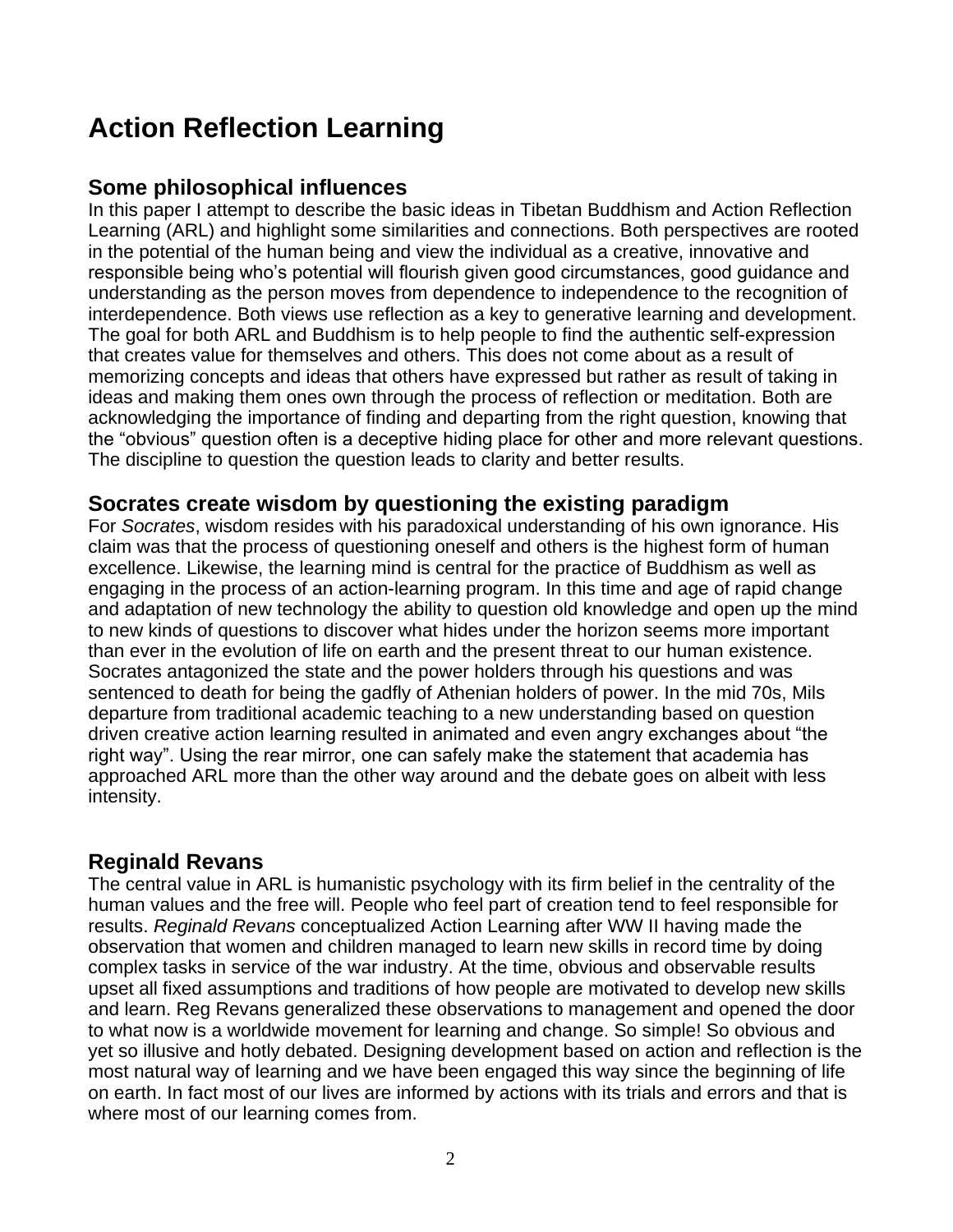## **Social Constructivism**

The development of ARL is clearly informed from the philosophical view, which is referred to as social constructivism. Around the 1960s and 70s the view of realism as a way of understanding power and influence and how learning a development takes place was challenged head on. The MiL institute of Sweden was formed in the late seventies as a counterpoint to traditional academic teaching models building a base with strong influences from both Revans and Social Constructivism. Business people, consultants, academics were invited to develop a program that would meat the dual goals of solving business problems and management development based on the process of discovery and not from using teachings from so called experts as foreground.

## **Philosophers arguing in the spirit of social constructivism**

*Sartre* made the claim that we as human beings identify ourselves through our actions and we consist in nothing beyond our actions. He confronts systematic academic philosophy and claims that their proponents have secluded themselves behind abstractions, which are adding nothing to concrete human experiences. The French philosopher Foucault, one of the most influential post modernist philosophers argues that language mirrors reality and shapes the world and **is** action in and of itself. The use of language is the way we lead and the way we handle power and influence. An example of language as action would be "I hereby declare you husband and wife"

The fundamental argument coming from social constructivism is that we are always in the process of creating things and meaning and that nothing is fundamentally separated from us. Social phenomena are created by the actions of individuals in groups and social structures are dependent of situations and circumstances. The individual is willing to take responsibility and be a co-creator if there is a clear opportunity to have an impact on results. Everything takes place in interactions and is by nature instable and fragmented. The idea of self is not a unified self but rather a complex weave of different selves as we move in and out of roles and situations. As will be discussed in this paper, social constructivism is deeply related to the Buddhist view of inter-dependent coordination. Every thing is interdependent and nothing exists independently and is therefore illusory in the absolute sense. However as my teacher once informed me: "if a brick is falling from a house you should move away!"

## **Realism**

In contrast to social constructivism, the traditional educational agenda has been informed by realism in the sense that things in the world exist independently from our selves. Clear and defined knowledge of these things is possible and provides order and clarity. Social structures are natural and social phenomena have a real and stable existence. Our inner selves are held together and exist in and of them selves. This view helps to describe the world of boundaries, linearity, order and predictability, which in turn gives us humans the sense of a determined place in the universe and some kind of safety. With this view, one can understand the rise of bureaucracies and other control systems designed to bring stability to individuals and organizational behavior.

## **Some stated MiL Values**

People are committed learning actors, driven by good intentions to create results, in cooperation with others for the better of the larger system as long as they share the values of that system, experience appreciation and respect, and are trusted with meaningful responsibilities. In a MiL book with empty pages one can read on the only page with writing: "No experience is more important and no theory works better than the one you yourself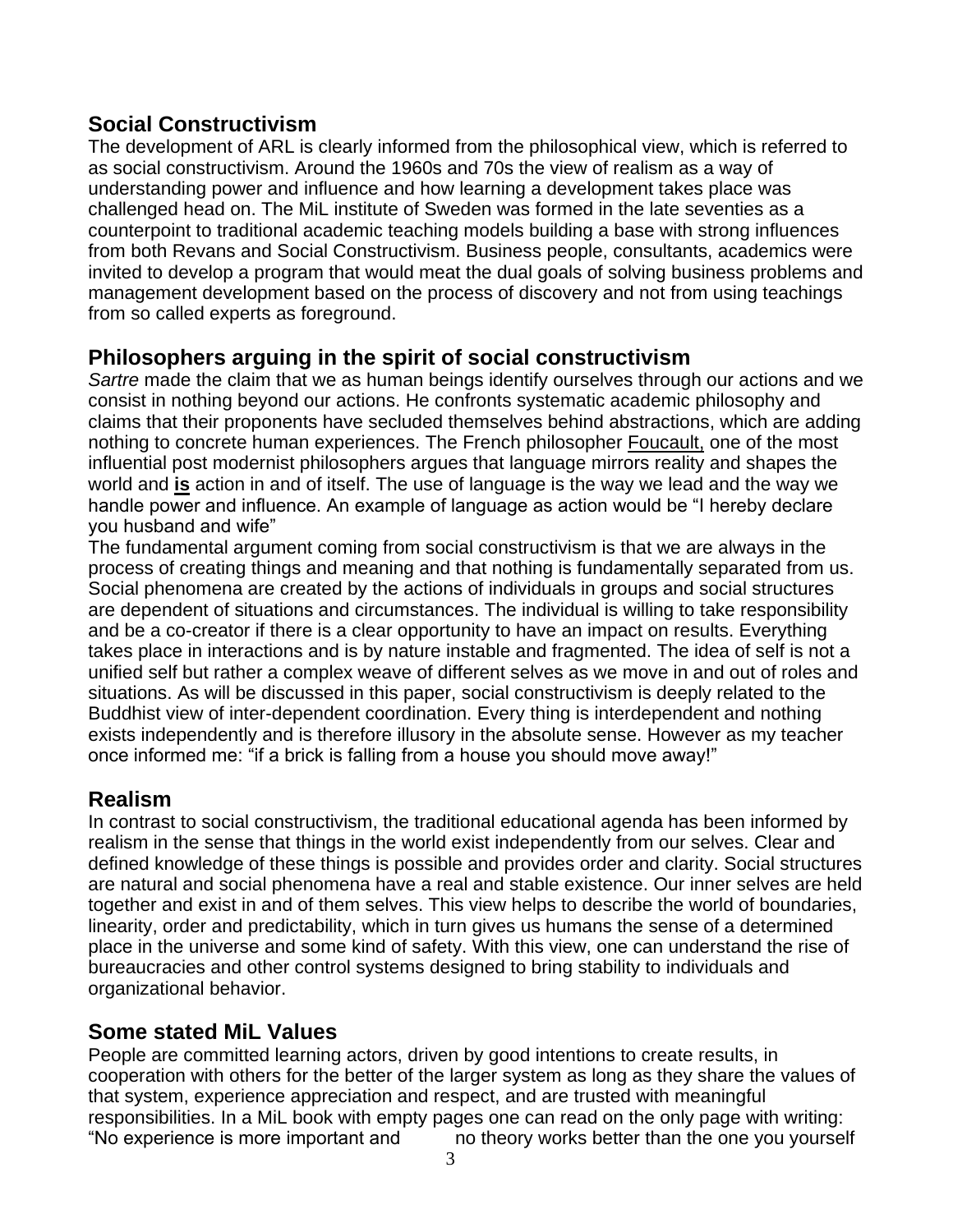experience, create and reflect over – especially in dialogue with others.

# **Learning by doing, design and tools**

The fundamental hub for the design of an ARL program is, that the personal experiences and questions from the participants guide the content of what is under investigation. Theory is in principle discussed in response to questions and curiosity (learning) from experience and not in anticipation of an experience (teaching). It is important that the participants engage in action and apply their own analysis and common sense first. The next step is then to reflect on what can be learned and to articulate personal insights and, if useful, set it in the context of available and relevant theory. The main thing is that the insight can be generalized and transferred to new and related dilemmas, so called double loop learning. Instead of the traditional classroom, curriculum approach the participants are challenged with questions emanating from real strategic dilemmas given to the program by managers in the participating organization(s). The answer is not know, the stakeholders are many the way forward can be debated and the outcome is hidden in the basket of complexity. The participants, mostly line managers with significant responsibilities, are divided into project teams of four to six participants according to certain principles such as diversity in gender, skill sets and functional expertise. The design and process of learning is informed by the assertion that it is better to act oneself into new ways of understanding than to be taught with the hope that people will understand how to act in new ways. A central task for the learning coach is to keep the participants in the creative space squeezed between order and chaos until consensual clarity takes the place of confusion.

## **Fresh environments promote learning**

To create ideal conditions for learning (an inner environment) it is important to depart from the ordinary, everyday life to a physical place free from everyday and familiar distractions and habits. Seminars in ARL programs are in principle held away from the home organization. MiL argues that the physical space and virtual environment for working together is a very important consideration to build the right working climate. This is the reason for designing six different conference centers under the umbrella name "Milgårdarna".

Project teams are not working with familiar task although exceptions are made and new ways of program designs are constantly emerging. Ideally, each team member is assigned to a project team in an organizational unit other than his/her own. In internal ARL programs, participants work within the boundaries of the larger organizational context, preferable in projects where the individual expertise is not directly applicable or where old expert knowledge has lead the organization into a dead end. As the saying goes: "What got us here will not get us there" The purpose is of course to promote fresh, curious "out of the box" perspectives and active search for relevant information found in unexpected places.

### **Trust is the basis for learning from each other**

The participants themselves constitute a central support structure to help learning and promote understanding. In order to maximize the opportunity to learn from one another in action, a good deal of time has to be spent building trust between the individual and fellow participants and program staff. People know instinctively that the group and the staff will be engaged in actions where outcomes are unclear. To embark on such a journey most people would like to know whom the fellow "travelers" are and trust that the staff is competent to hold the space together, should things spin out of control. Good relationships and trust gives rise to good information sharing, analysis and decision-making.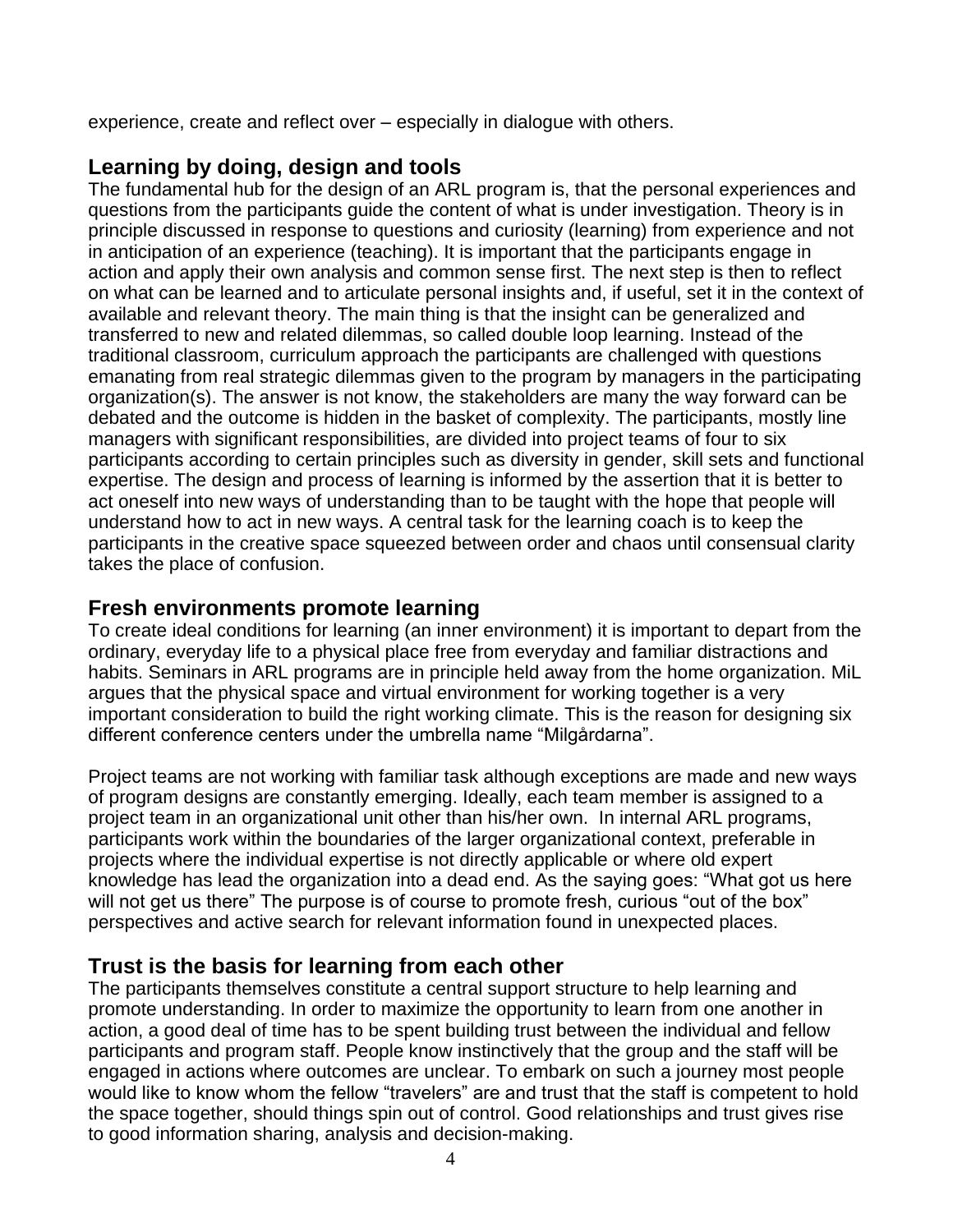## **The Guide – The Learning Coach**

In a typical MiL program, a learning coach is assigned to each of the teams. Over time, periodic seminars of two to four days are held to discuss the opportunities of learning and the search for solutions to complex strategic questions. The process (how) of the project teams and the task (what) are investigated and balanced as the individuals, the teams and the whole program group engage in the events and questions, as they arise in the process of the work. The learning community of twenty or so participants together with the program director and the learning coaches are the central resources for personal and organizational development.

The learning coach is not restricted to make just process observations and guide reflection but, may at times contract for periodic membership in the assigned team, always staying clear of the trap of assuming leadership over the team. The role of the learning coach is demanding and tricky and requires great maturity and personal grounding. Often the role requires the ability to help the teams to reflect on the inherent tension between extreme positions in dilemmas as the teams are making difficult choices between right and right. At times the road will lead to situations where some stakeholder will be in favor of a specific action and others will be against. The deepening of thoughts in the search for right solutions is a crucial part in developing good judgment in the participants moving them from management (objectives, supervision, rewards and reviews) towards leadership (clarity of purposes and mission, courage and clear articulation of values and an authentic balance between EQ and analytical logics).

The learning coaches and the program director take on the responsibility to make sure that the content of the program does not develop into the more traditional cataloguing of knowledge. The focus is instead kept on creative problem solving and actions that lead to value added in the form of innovations and the development of personally grounded change theories and team skills extracted from experience. It is not enough for the project teams to come up with a report of their investigations. The form is of minor importance. What is important is that the teams manage to have some demonstrable and positive impact in the project host organization and that they are reflecting and building their own authentic base for leadership.

In ARL project teams it is not uncommon that one or more team members "know" the solution to the challenge posed by the client. They recognize the situation from past experience. This type of "knowing" leads to a tendency to ignore other people's points of view and thereby diminish the potential for fresh solutions and diminish the power of team synergy. Such expert attitudes tend to create conditions for conflict and power struggles. Awareness of the force field of paradoxes and different perceptions increase sensitivity and the ability to tread lightly and kindly as one shows respect for other aspects of the dilemma. This is an important skill for learning coaches, change leaders as well as the Buddhist practitioner. The soft skills are indeed the hard skills. The favorite Swedish word "lagom" (not too much, not too little) helps to accept this view of balancing forces away from the extreme positions.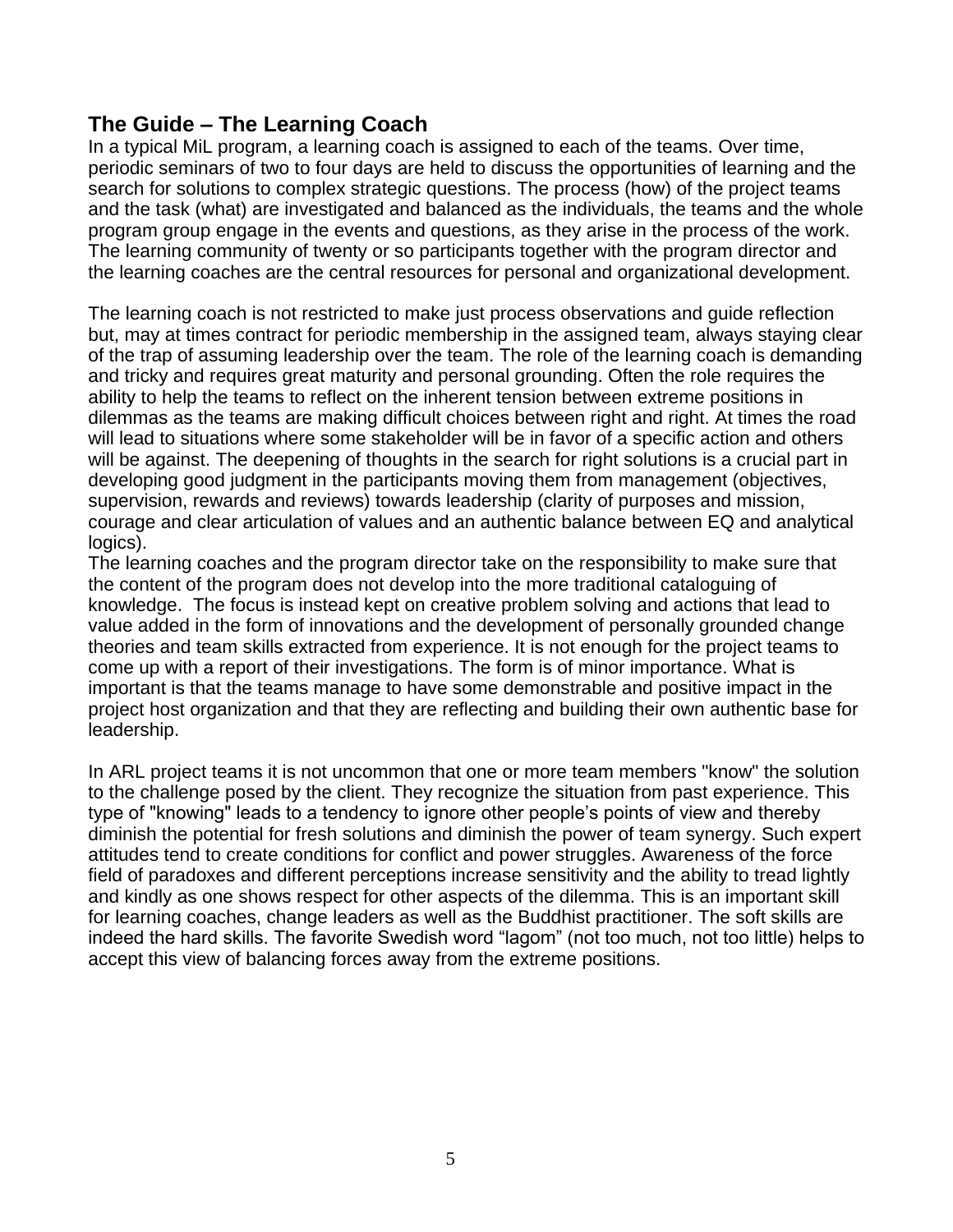# **Buddhist perspectives**

# **The right place**

Most practicing Buddhists periodically go to retreat lands and practice privately and together in groups. In Tibetan Buddhism this group support structure is called *Sangha*, which is a set of personal relations and spiritual friendships coming together under a common vision to grow and learn and ultimately to seek enlightenment. In this environment (incubator) one has the opportunity to observe thoughts and emotions in one self and others and practice love, compassion and understanding in accordance with the Buddha's teachings. To create ideal conditions for learning, Buddhist take refuge in the *Buddha* (he who had the courage and showed the way) the *Dharma* (the way) and the *Sangha* (fellow practitioners)

## **Religious aspects of Tibetan Buddhism**

There are certainly many elements where comparison between ARL and Buddhist is not relevant or even appropriate. For one thing Tibetan Buddhism, besides being a philosophical view of life, is also a religion. Buddhists believe in reincarnation and the real opportunity to reach enlightenment, which cannot be subject of scientific scrutiny. Enlightenment is said to be highly personal and liberated from conceptual constructs and therefore does not lend itself to descriptions or explanations. This is simply a vision for life that one has to embrace without demanding hard scientific scrutiny. Enlightenment and reincarnation can be described best by talking about what it is not, rather than what it is. The one statement, which can be made, is that *Nirvana* is a mental state of absolute freedom, beyond hope and beyond fear. The difference between *Samsara* (the cycle of death and rebirth) and Nirvana is in essence ones own perspective. Two people can sit side by side and look at the same thing, one being in agony and the other in the state of bliss. Enlightenment is a vision that gives life a deeper sense of purpose, which must be discovered as a matter of personal effort. The practice becomes a part of every living moment, including sleep state, and is not confined to "a once a week activity". Some tools and ritualistic practices to approach the vision have been developed over the last 2500 years and deserve our attention if enlightenment is the life goal. Prayers, mantras and intricate rituals, honoring of historical persons who have reached Buddha hood through their courage and commitment are all important parts of the religious practice.

### **Awareness**

The physical (outer) environment and its boundaries and limits have a deep influence on what we tend to pay attention to. What directs ones mind in New York City and in the Buddhist retreat land in the mountains tend to be very different. In ARL programs, participants learn to pay attention to personal traits and reactions to their thoughts and feeling as they become increasingly aware of the many boundaries in the program. The boundaries and the way they are interdependent are many; between self and others, between the team and the client and his/her organization, between the different teams, between staff and participants, between the program and invited resource persons and between the formal and informal relationships which develop during the lifetime of the program. The awareness of all these, mostly invisible, boundaries and the energy, which develops at these boundaries, tend to mobilize personal energy and interest in managing the social aspects of leadership. How can one create positive conditions for learning and understanding across all these boundaries? And how can insights be transferred to the work place and life in general? These are some of the challenges to each of the participants and the staff. To make the invisible visible is as central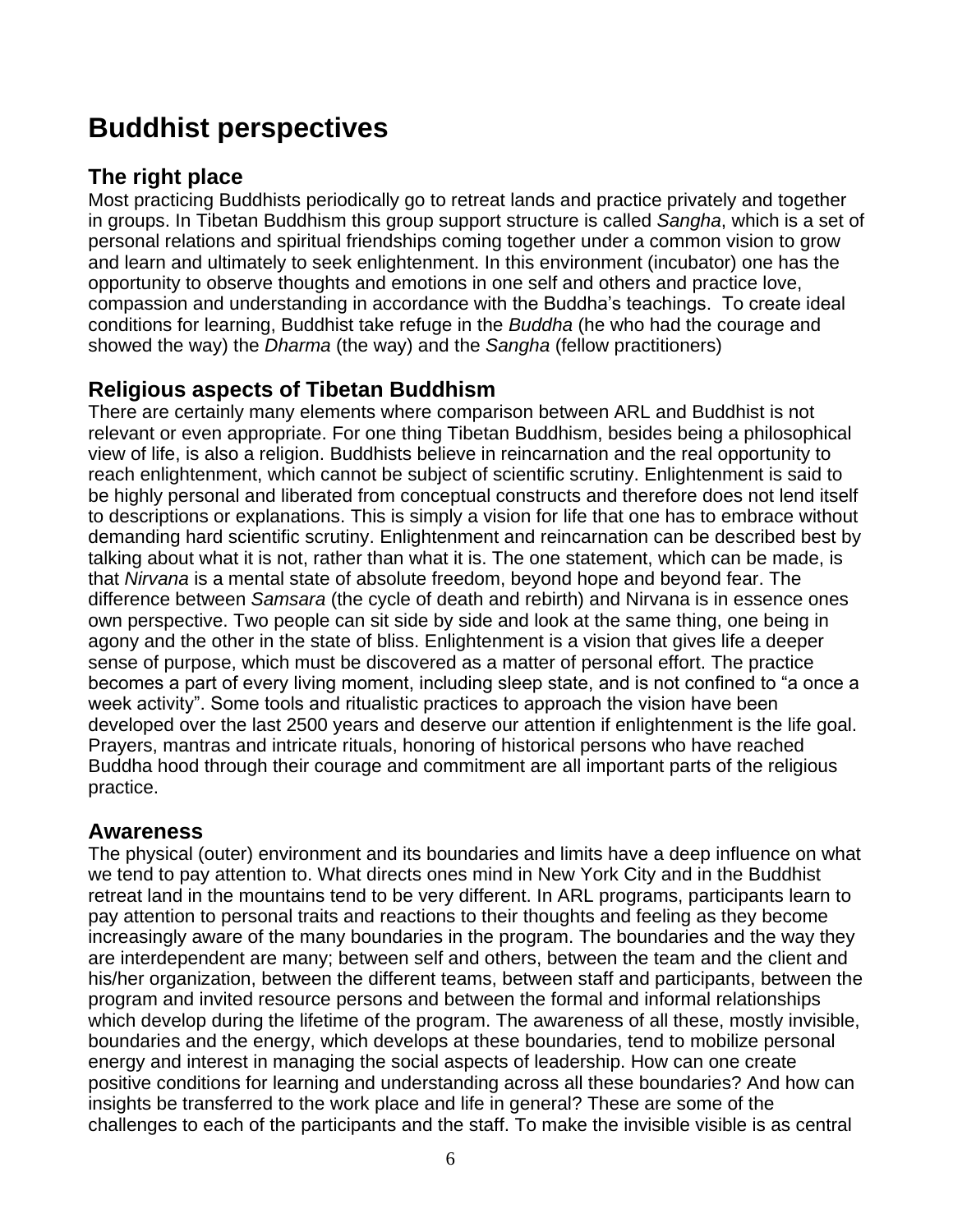a task in Buddhist practice and in an ARL program.

### **Sharpen your senses**

In Tibetan Buddhism, awareness of the now is a central idea. The past consists of hazy memories and the future is merely speculative. The only real moment is awareness of the "now" which *is* the Buddha. This is why just in time learning (JIT) is such a precious and powerful opportunity in ARL programs. What is happening in the "now" is the opportunity to learn with all the senses on full alert and being relaxed at the same time. Like playing a string instrument to make it sound good; not too loose and not too hard. Or like the cobra; attentive on full alert and relaxed in the same moment. To be in the now is rich, full of luminous intelligence reaching out in the ten directions. To be in the now is to have presence. The ability to stay suspended between different polarities and dilemmas such as good and bad, valuable and useless, ugly and beautiful, low and high without getting invested in either side gives a much broader view of the different forces at work.

The art of staying neutrally alert in the present moment, i.e. not choosing sides before the whole picture is in focus, is a powerful tool in consultative management and facilitates access to the whole system. It is also a good way to practice Buddhism! All complex situations confronting us have forces driving change and forces holding us back. To stay with both allows the positive to emerge. To push for premature closure will most likely create other types of problems later on, particularly in the way solutions are implemented.

The connections to Buddhism, Humanistic psychology, Sartre, Foucault and the ARL are obvious and well intertwined.

### **Absolute and relative reality**

The Buddhist practitioner realizes that boundaries are mostly artificial, social constructs and do not exist from an absolute point of view. Culture, as an example, is a set of social constructs. Nothing more than a set of collective agreements and habits designed to form group identity and provide security for its members. In reality, there is nothing to get attached but, as the Buddhist saying goes, respect the ways of the village. Don't explain that you have trained your mind to see multiple realities and respect the reality of others. The practice on different levels of reality gives the Buddhist practitioner a chance to take a dispassionate look and not rush to get invested in "this or that". This is also at the core of the practice in an ARL program. The stability and skill level of ARL Program Directors and learning coaches are critical to the learning process. They must know when and how and when to slow down the action and reflect on the integration of task and process thereby helping the participants to dissolve the rigidity at the boundaries. In Tibetan Buddhism practitioners are using teachers [*Lamas*] to help them be aware of how to walk patiently on the path in the right direction, one step at the time with compassion in the heart. Like the *Lama*, the learning coach must allow the participants to draw conclusions from personal experience even if it implies getting out of the way when the way is obviously leading away from the goal, all in service of increasing maturity and the curious mind. The personal experience is sometimes more important than doing the right thing. There is a striking similarity in roles between a good Buddhist teacher and the guiding role of the staff in ARL programs.

## **Reflection from an ARL perspective**

Reflection is closely related with learning and understanding. What did we do? How did we do it? Why did we make the choices we made? How can we improve?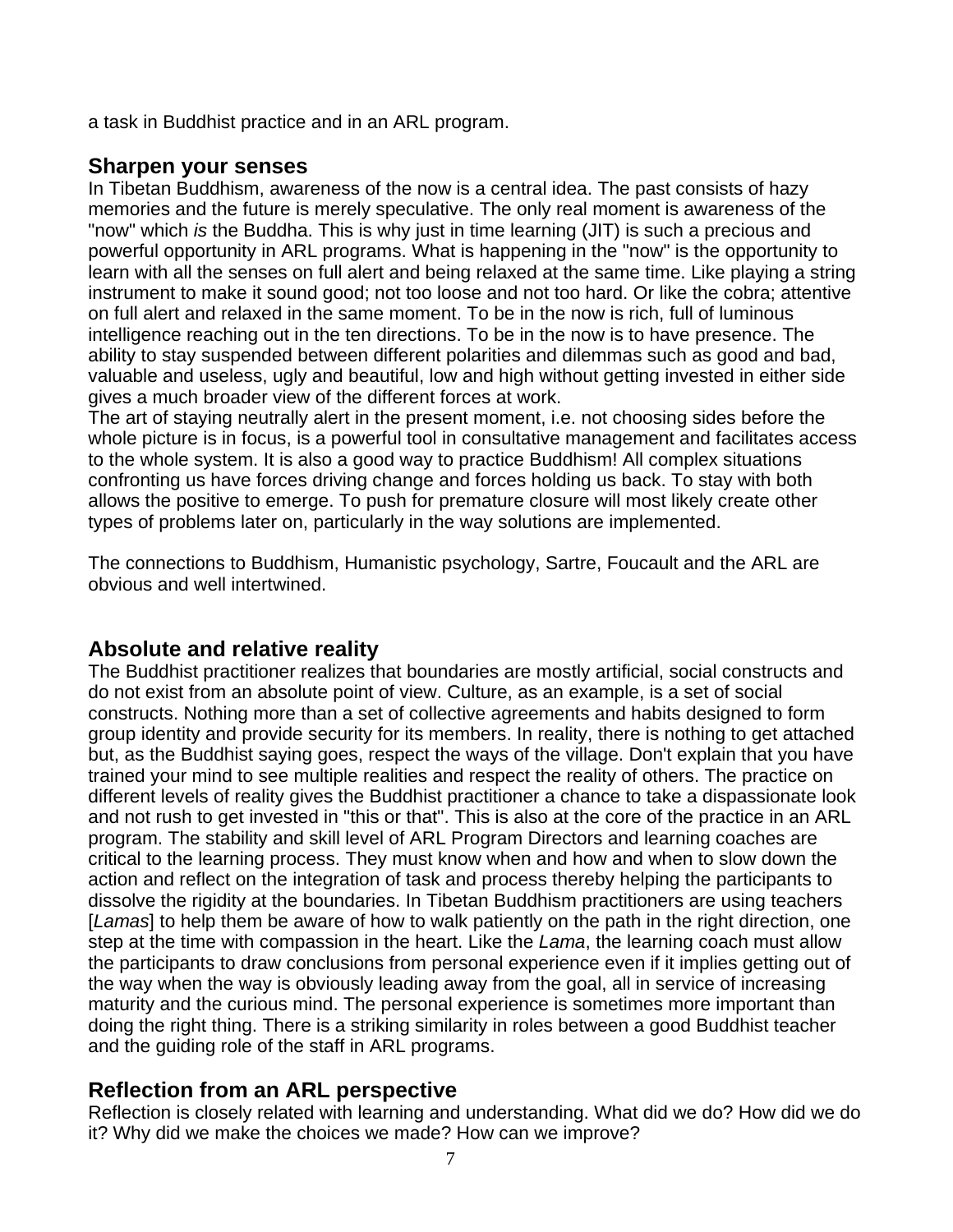In any situation where there is pressure to complete the task there is also a tendency to avoid reflection on the process or how work gets accomplished. Time is a powerful player (we say time is money) and since reflection on the process requires time and often induces discomfort it tends to get pushed to the side at the expense of relevant data gathering, quality in analysis, decision-making and execution. Reflection and learning involves both the willingness and the skills of receiving and giving feedback. Without a feedback, a culture for change is difficult or perhaps impossible to develop.

We are constantly challenged to handle the difficult paradox between navigating our lives based on old knowledge and safe methods on the one hand and creation, renewal and change on the other. We need others to see how we make these choices since we are often unable to see the chair we are sitting on.

Reflection and feedback takes place in all parts of an ARL program. Individuals write in their learning logs. Teams take time out (often with the help of the learning coach) to reflect on both their accomplishments and their mistakes. Peer coaching is a standard design element of most programs. The community of learners is routinely taking time out to reflect using dialogue and conversation. Open dialogue is a kind of group meditation in the sense that every personal reflection is not to be countered and processed but rather deeply listened to until higher awareness and meaning is realized.

#### **Meditation, a form of reflection**

Buddhist practitioners reflect through meditation and through dialogue and conversations with the Lamas and the *Sangha* members. The Buddhist practitioner receives feedback through observing the reactions and the behavior of the teachers (*Lamas*) as well as receiving advise to support and make corrections in the practice. The *Sangha* has a similar role in helping the practitioner gain perspective on individual progress. Feedback must be given and received in the spirit of helping and caring for the growth and the development of the individual. This is a fundamental attitude in an ARL program as well as in a Buddhist *Sangha.* Look for the best in people and you may well find it, look for the worst and you will most probably end up with less than satisfying results.

One way to meditate is to sit on the chair or on the pillow and allow the mind to focus on certain objects or themes and to work without "running" after every thought and emotion. The trick is to stretch the space between the different thoughts and emotions, thereby taming the mind to gain increasing stability. You can describe the process of preparing for Buddhist meditation but the meditation itself defies explanations. The personal experience of how insight into new perspectives takes place is not readily dressed in words. One often hears the frustration of ARL program participants as they have been trying to give justice to the impact a program has had on them. How do I put words to deep personal experience of growing selfawareness, empathy and a better social radar? The link between awareness, systems thinking and mind control is not a neat management model and yet most people intuitively understand the importance for leadership. This "lack of hard edges" is sometimes a source of frustration for CEOs and people in organizations who are responsible for management development. They often request a business case, hard statistical evidence and cost factor analysis to justify investment in managers and organizational development. How do you throw up some metrics towards wisdom and good judgment? In a world defined by order and strong structures the impulse is to set draw boxes and concepts around whatever is hazy and hard to grasp.

People who come in contact with Tibetan Buddhism often experience similar frustration for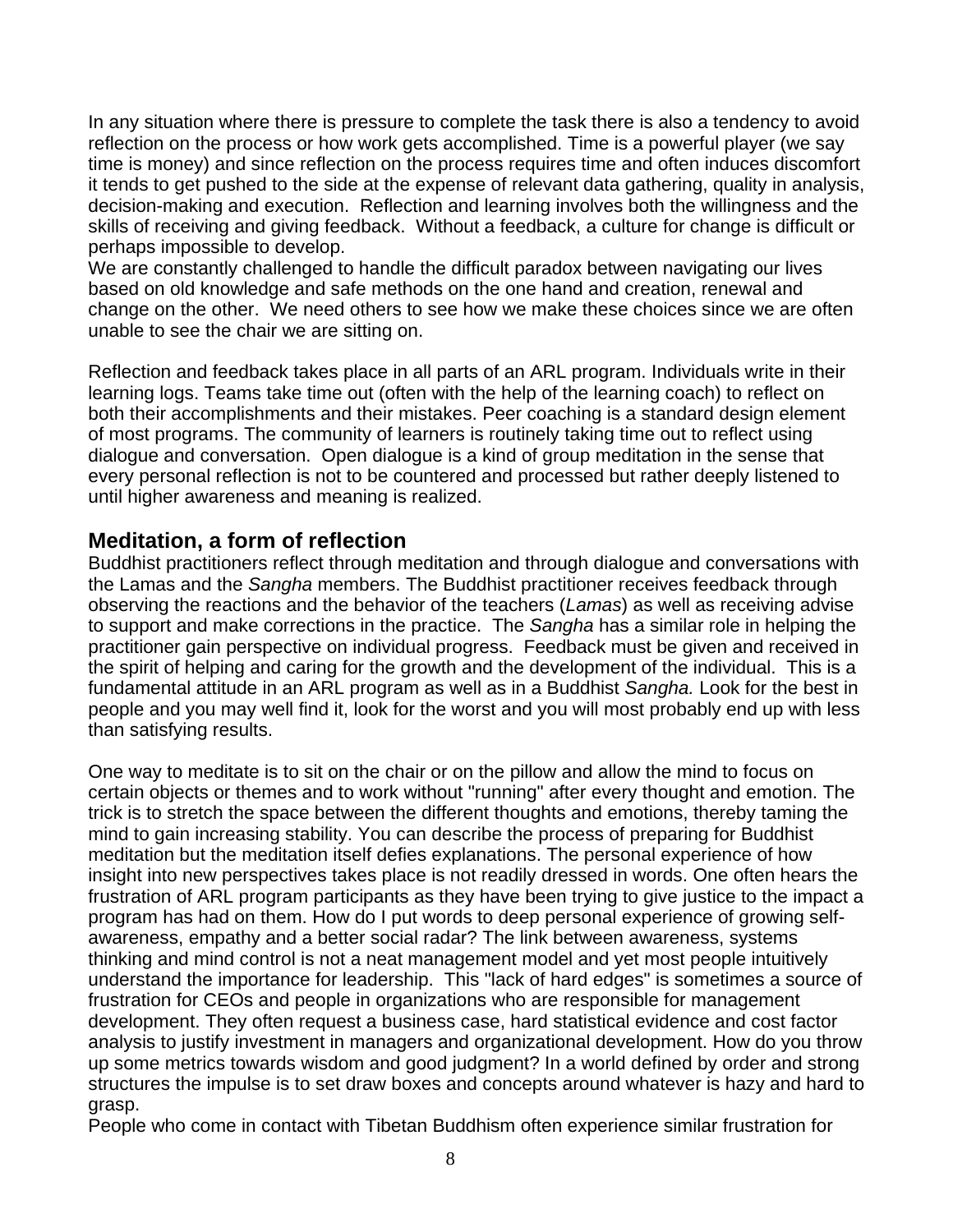related reasons. Lack of dogmas, ready-made answers and hard edge prescriptions create uncertainty and confusion at first. The loneliness to be left in the limbo of ones own mind without anything to hold on to except the love and compassion from the Lama and the Sangha or the optimism and hope that must be the attitude of the program staff when the process is foreground.

## **We learn from action but also from theory**

In Tibetan Buddhism, like in ARL programs, practitioners do not rely on action as the only basis for learning. There is an extensive learning philosophy, which is shared and discussed to give credence to ARL as an approach to management development. Over the years we have come to understand the importance to refrain from explaining ARL concepts too early since it allows realism and debate of intellectual constructs to be used as a diversion from action. The participants are invited to discuss the theory and test it in relation to their own personal learning styles. Likewise in Tibetan Buddhism, the study of theory (the view) is woven together with a general contemplation of meaning followed by settling the mind in meditation of the meaning to make it into ones own personal insight. This being said, practicing Buddhism in action is where the meditation takes on its real meaning. Meditation ((reflection) without action is like a dry twig that can easily be broken. The same is true for ARL.

## **Taming of the mind**

The mind jumps around. Some people describe it as a constant, uncontrollable chatter or a chicken coop. When people start to practice meditation they are surprised and even scared to experience this chaotic state of the mind. To realize how little self-control we have shakes many self-perceptions but that inner revolution is the doorway to deeper understanding. That is the Buddhist view. To find the diamond in the rough is to learn that the difference between suffering and happiness is really only one's own perspective. Just be aware, observe the stirrings of the mind and gently bring it back to the focus of the meditation.

The meditation on a specific object is called peace (*shamata*) meditation. This would come close to the personal reflection in the learning journal where the reflection is focused on specific observations and the related thoughts and emotions. Just allow the thoughts to flow without a clear idea where it will end and without too much editing. The aim is that the reflection will lead to insights into the difference of what is real and what are merely projections and fantasies, which can be checked when sharing impressions with other participants, much like the use of personal meditation and the support of the Sangha.

The more difficult and advanced type of meditation is called *Vipashyana* and, unlike *Shamata* meditation has no object. It is meditation on emptiness. Here emptiness must be understood as total freedom from grasping and attachments. The vastness of the sky is the metaphor and the thoughts and feelings are passing through like white clouds across this emptiness. No need to hold on or chase after these clouds. No matter how busy and cramped our physical world may seem to us, there is always the presence of the sky and the vastness of universe above. The object is to realize the absolute freedom of the mind once the practitioner can see that nothing exists in and of itself. Everything is interdependent. Perhaps dialogue where participants stay alert and deeply listening, letting go of inner arguing, comes close to the idea of Vipashyana. Let it come and let it go and new awareness and understanding will emerge. This quest to dissolve habitual patterns leads our thoughts back to fundamental ideas form Social constructivism and Foucault.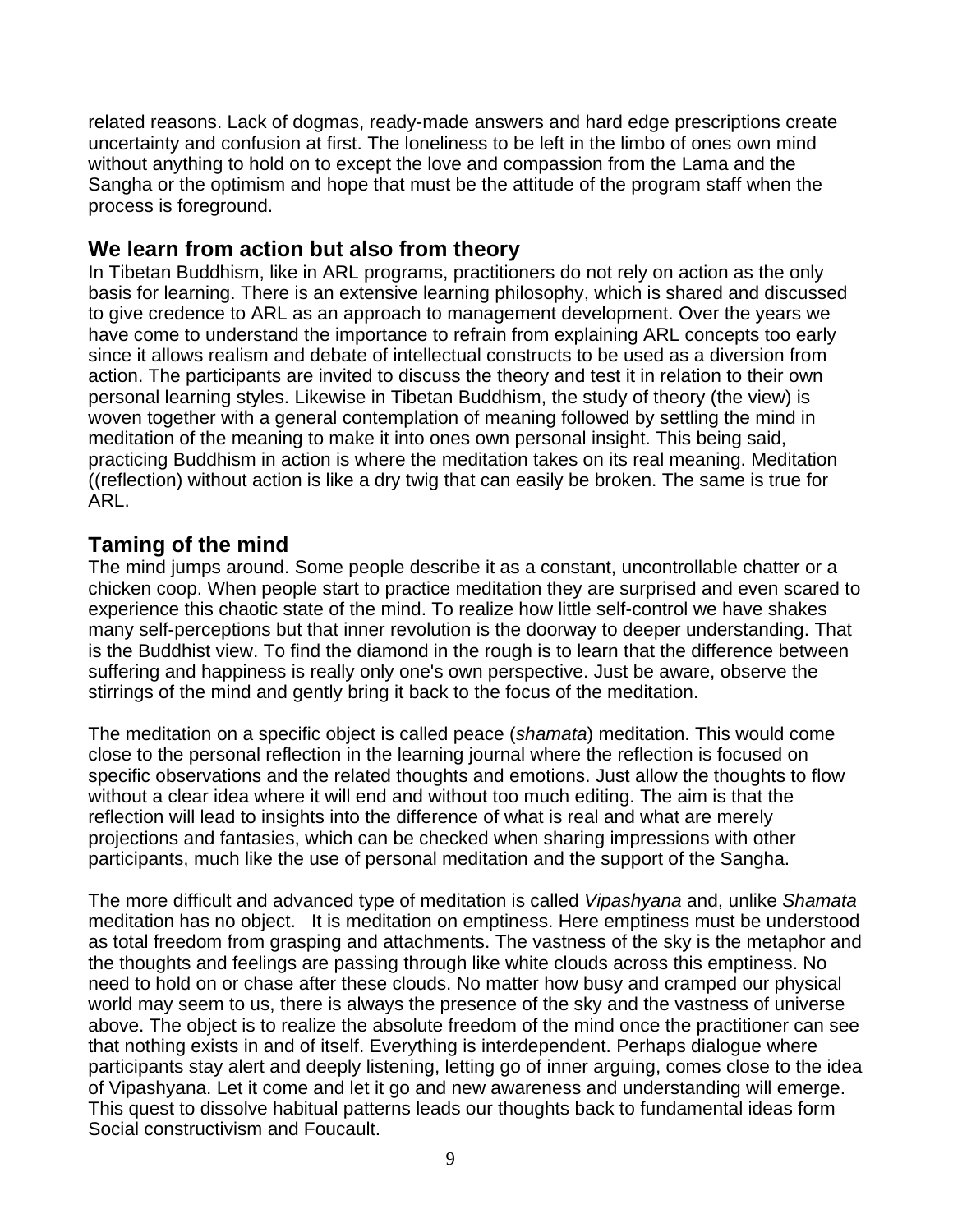## **Multiple Perspectives**

The paper that this is written on is certainly just paper but on another level it is also water, soil, sun, pollinating insects, temperature, labor, machines, intentions, stock markets and so forth. To truly understand systems thinking one must understand the complex symphony of all phenomena. Upon close examination, there is no "stand alone" reality. Likewise, the awareness of the complexity of an ARL program and the immediate world around it as related systems will help the participants to think in systems terms. This is also the purpose of meditation.

The realization of complex interdependencies will appear easier when one learns to relax the mind rather than forcing it to understand or as the T-shirt says: "Meditation is not what you think" One has to understand the importance of dissolving every thought to the freedom from grasping or holding on to any singular object and phenomena. The view is that nothing is reality in and of itself and the resulting insight is freedom from the extremes. We must come to see that we as persons are not the solid center of the universe but just a part of the everchanging process of change. Every learning coach is well aware of the danger of pre mature decision making and the importance of staying in the middle of extreme views as long as possible. Perhaps ARL should be replaced by ARU, the U standing for understanding.

## **Foundations of (Tibetan) Buddhism**

What is then the essence of Tibetan Buddhism? Is it a religion or is it a philosophical system to help us understand the world around us? The answer is that it is both. Tibetan Buddhism holds out a promise of a world free from the tyranny of the poisons of the mind. What we need to defeat are emotions such as anger, hatred, jealousy, fear, dualism and the clinging to our egos as if ego is something solid and separate from the natural world around us. These emotional poisons are consequences from actions during past and present life times. Fortunately these poisons contain hidden transformative energies, which through diligent practice will manifest in both wisdom and compassion and kindness towards all life forms. Paradoxically, we can only become the masters of our own ego-centered world when we are willing to give it up or let go.

### **Love and compassion, the true nature of the mind**

Tibetan Buddhism is a vision of freedom and happiness. It is a view of the world built on faith in the unlimited vastness of the mind beyond literal, scientific reasoning.

The foundation for this approach rests on the union between love and wisdom. Love being compassion and kindness and wisdom being the understanding of the relationships between all phenomena as well as a sharp understanding of every object and phenomena in and of itself. It is said that love and kindness is what remains when we have removed all the filters that stand between the true mind and us.

### **Focus on the secrets of the mind**

For a time span of over 1300 years Tibetan meditation masters have devised different practices to obtain the freedom and the favorable conditions of the human birth. When much of the rest of the world was busy with the science and technology as means to explore the world order, the Tibetan practitioners focused their efforts on the mind, sheltered from the pressures to admit "mind" or "experience" or "intelligence" into the realm of hard sciences. The insights from their meditation practices in their isolated and unique environment are indeed worthy of serious investigation in this high-speed world of ours. It is important to add that other religions and philosophical systems have been developed with similar interests and motivations and have attracted huge followings through the power of the promise they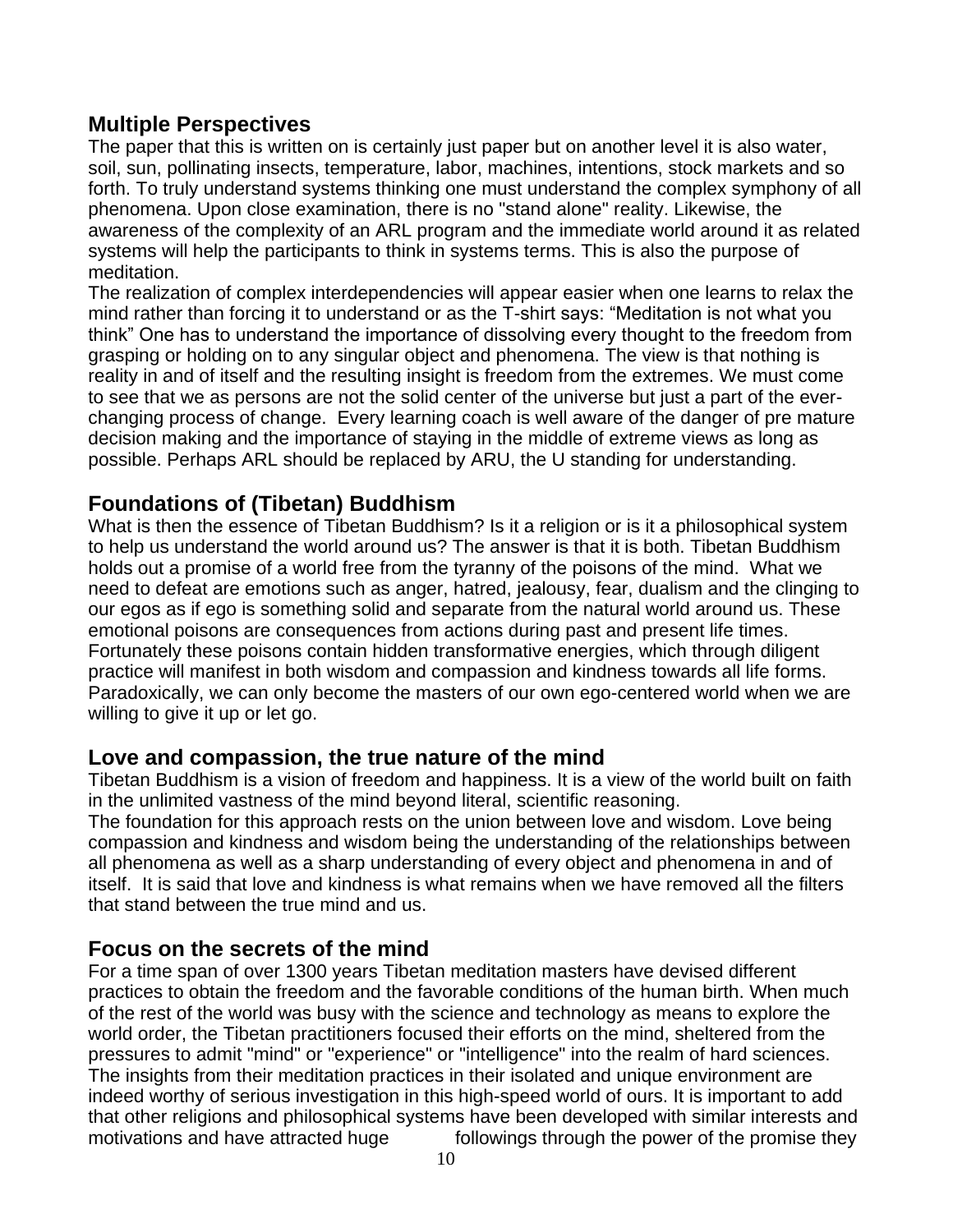hold. Tibetan Buddhism will never try to preach or diminish other's religious beliefs or life philosophies.

# **A tradition based on faith and devotion**

Tibetan Buddhism is both a practical guide for everyday life as well as a religion with devotion to the great, and courageous Buddha and the great lineage masters of India and Tibet who have upheld the teachings for over 2,500 years, ever since the time *Siddharta* became The Buddha (the enlightened one). To follow the Buddha's way, devotion and faith are vital elements. Using the intellect alone makes the teachings meaningless, unsustainable and brittle like a dry twig that can easily be broken. At the very root of the Buddhist faith is the possibility of enlightenment in this lifetime. Every one of us has the Buddha mind or the seed for enlightenment but this seed must be nurtured to realize its full potential. The notion that enlightenment is indeed possible rests on an unrelenting faith, devotion and various forms of meditation practices. Since conceptual understanding is not enough to harvest the fruit one must strive to understand inner reality through a state of mind beyond the obvious world around us. This state of mind can only be personally experienced. Reading books and listening to learned teachers is not enough to get us to the goal.

## **Its right there in front of us**

This understanding is said to be simple and perhaps humorously obvious. We can't see the truth simply because it is too close to us. Since it is beyond conceptual thinking it cannot be described for what it is by ordinary means. It is easier to describe the fruits of the Buddhist practice by what it is not rather than what it is.

Tibetan, Tantric Buddhism uses images of wrathful and peaceful deities far from Western imagery and rationality. All meditation practices on spiritual imagery must be understood as temporary structures, or representations of the psyche, which devised to help the journey towards enlightenment. They exist in the relative world but in the absolute sense they do not exist at all. This is another difficult paradox that cannot be understood by rationality alone. As the mind becomes gradually free from the cobweb of the five poisons these helping structures are no longer necessary. After all, you don't need to carry the boat on your shoulder after you have crossed the river.

## **Understanding is your personal responsibility**

Tibetan Buddhism has a morale code of conduct (*Vinayas*), a philosophy (*Abidharma*) and different systems to guide meditation (*Sutras*). It is important to have an accomplished master/ teacher to help guide the practitioner on the road towards the enlightened mind. The discovery and realization of the great and hidden potential of the mind is up to each and every practitioner. Buddhism puts the responsibility squarely on the shoulders of the practitioner. There are no absolutes, no fundamentalism to rest on and no external God or Devil to blame for ones possible misfortunes. Heaven and hell exists right here inside and around us and not in some imagined physical space in the afterlife. The law of *karma* is that the results of virtuous and unvirtuous actions are inevitable. If you plant corn you get corn and not a rose. Likewise, all actions, good and bad will have consequences, if not right away then later.

## **Discipline and patience - practicing what you have learned**

Buddhists need to practice diligently and the positive results will definitely emerge. It is not enough to go to church or temple on holidays and be done with it. The practice must be moved into every aspect of ones life, even into the sleeping hours. The results of practice may initially be hidden from our view just like butter is hidden inside the milk. The butter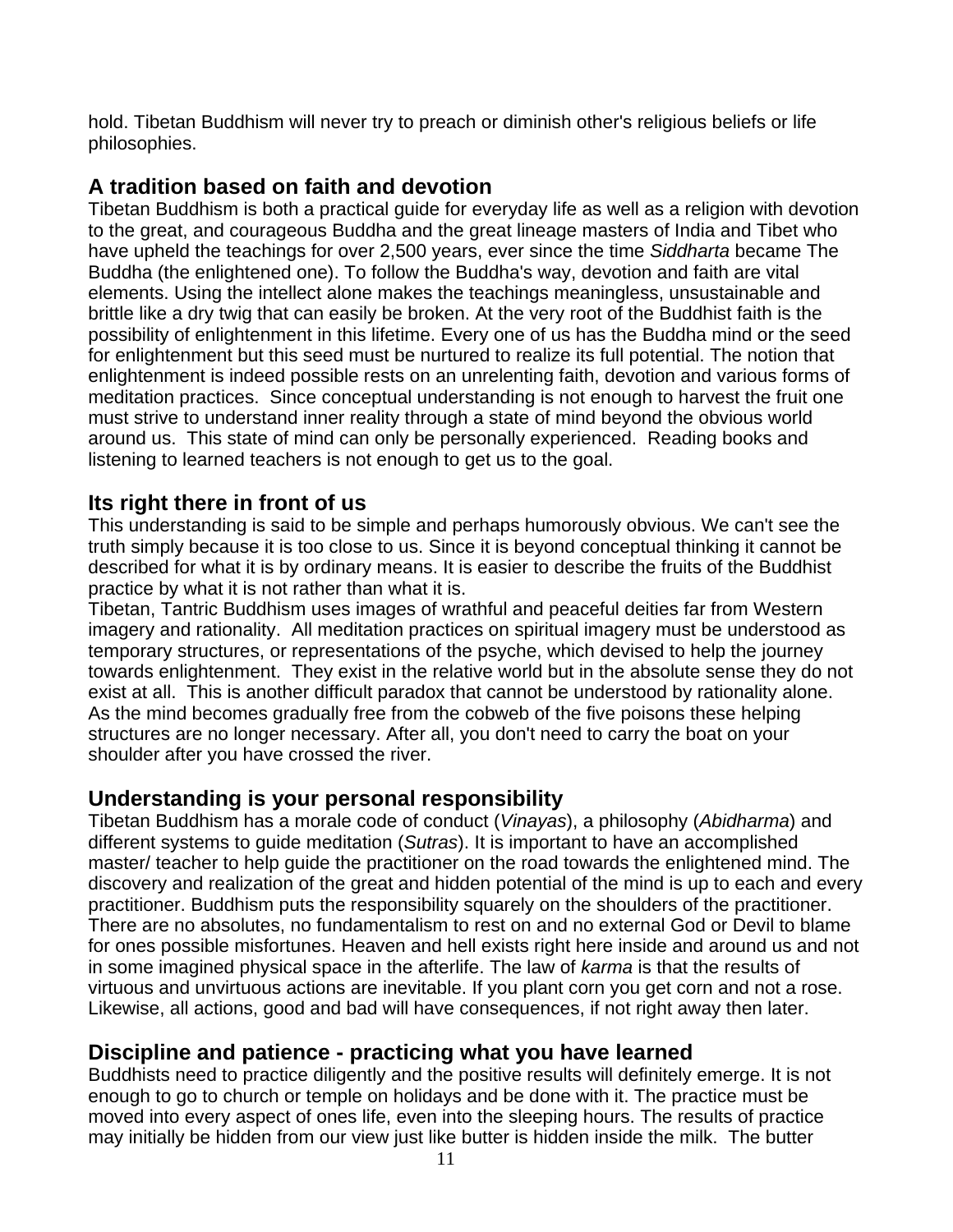cannot be seen just by looking at the milk but with the right understanding and action you will be able to extract the butter from the milk. Action and reflection is necessary and Tibetan Buddhism without action is a road to nowhere. We learn through studies of the right view and we take our insights into the world by being in the world with love, kindness and compassion. From this practical experience we go back to meditate and reflect on what we learned and in this way we cycle through the development of our progress and realization

## **The dance of change – how change unfolds**

From a Buddhist practice point of view everything, the whole universe, is constantly changing even if the movement cannot always be seen by ordinary perceptions. Every natural phenomenon is a constant dance of atoms. In fact, Tibetan meditation masters realized the existence of atoms and subatomic particles more than a thousand years ago. If one atom stops its dance the world would collapse since everything is ultimately related in the dance of change. The very nature of life is change and we find ourselves naturally in this ongoing dance. We must learn how become masters of change and embrace it as the part of life itself. One can argue that change management is the real purpose of an ARL program even if different seminar modules appear under different labels such as team building, working with and through others, personal development, business savvy, strategic thinking, chaos theory and so forth. The participants learn to view change as opportunities rather than upsets. With increased information and understanding of the world around us it is becoming increasingly clear to managers and leaders that we all need to learn about change as fast or faster than the rest of the marketplace. How we deal with change and how much we are able to drive change is as important to an ARL program as it is fundamental to the Buddhist practitioners.

### **Resistance to change**

Resistance is essentially multi-directed energy and can be channeled away from obstruction and conflict through dialogue and allowing time for differentiation and clearing the way for integrative processes. Most resistance is as natural as chewing food before swallowing to allow the quality of the food to be fully appreciated. To understand the implication of change from a personal and organizational viewpoint needs reflection and awareness. That is true in Buddhism and in ARL.

As much as people have to embrace change it is equally important to come to terms with how change is resisted. Buddhist Tantric masters recommend that one acknowledges or labels every feeling and thought before letting it go. One needs to be vigilant and nip compulsive thinking before it goes back into the groves of habitual thinking and feelings. If something causes resentment or anger then stay briefly in the experience before releasing it back to freedom away from grasping and holding on. Changing circumstances is not primarily what is happening in the world around a person but change first and foremost implies a changing relationship to how someone experiences one self. Facing change is often times associated with feelings of fear, resentment, worry and hesitation. It is good to think of changes as having smooth edges rather than sharp turns. The mind much like the body requires analysis and reflection before the possibilities are exhausted and the right action is chosen.

The ARL program coaches must help participants to embrace and understand the nature of resistance. Change takes time and the work of understanding how change happens should ideally go from resistance or reality testing to understanding and commitment.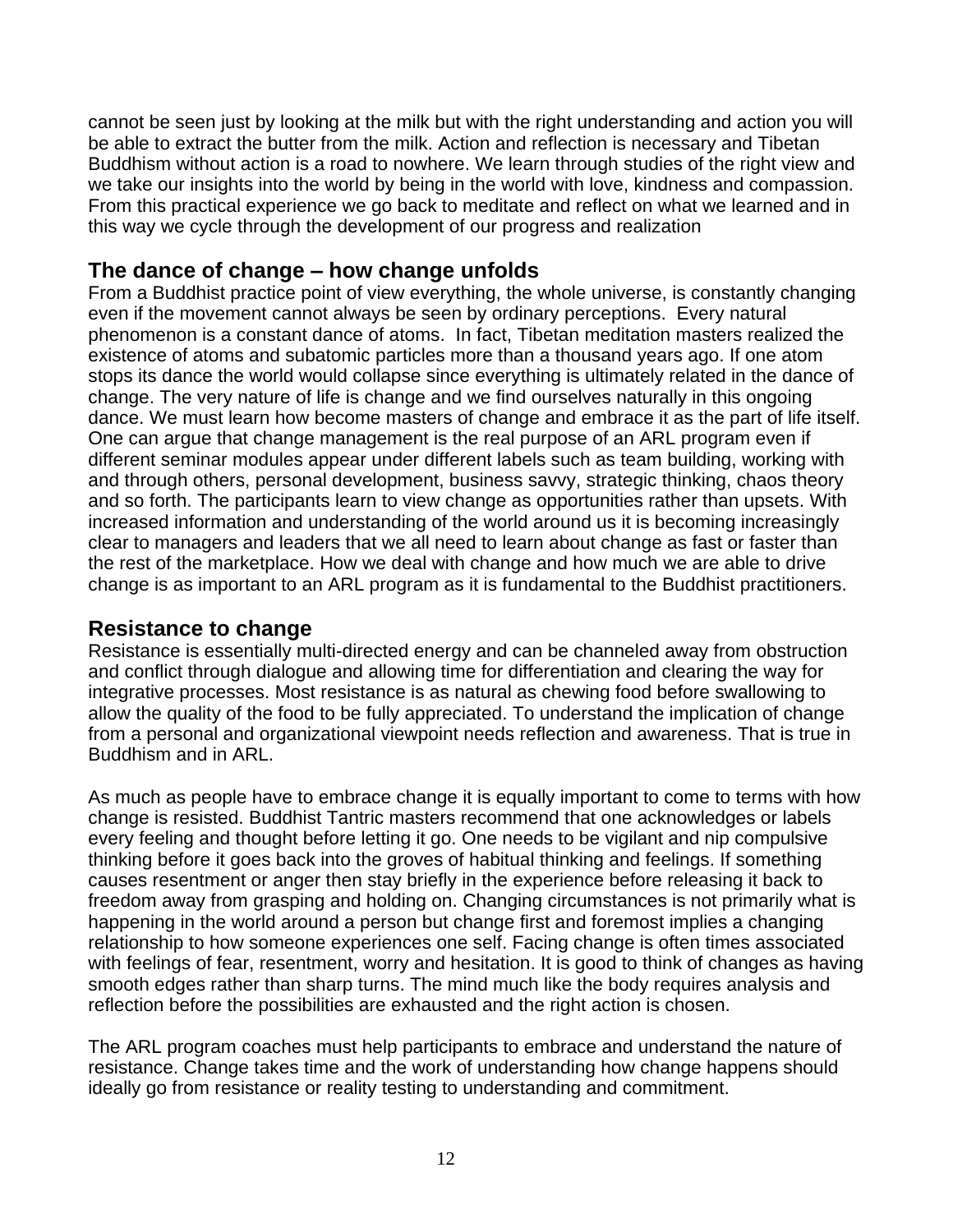## **The quick fix syndrome**

There is a tendency in our modern society to talk about change as if it all exists in the same time/space continuum. In fact, the experience of the changing world around us is going on at a faster pace than change or adaptation on the personal level. This false view accounts for much of the quick fix, hard nosed demands on managers to sink or swim with all that is going on in the changing world around them. One can safely say that there is a tendency to stage one or two-day events, often-costly affairs complete with motivational speakers and leave the organizational investment in personal change at that. In truth the basic condition for committed change is, that the person involved in the change process experiences him/herself as being well differentiated from others in terms of input and creativity. Long term participation and change between program activities and insights and back on the job applications moves the participants from compliance to commitment, as every member in an ARL team will know. Alignment is the result of working in mutually respectful relationships. The work of the person considering change cannot be compared to an elevator ride but rather a series of steps. Under normal circumstances, old habits should not be thrown out the window but rather coaxed down the steps. ARL programs are designed over time to ensure that changes are analyzed well grounded in the affected human system and can be transferred to the life outside the program. In addition, much of the change around us is not under our control and will be a matter of our relationship to the inevitable. The Internet, globalization and the vanishing of political ideologies are examples of the times we live in which we need to adapt to rather than change. This is true for the Buddhist practitioner as well as participants in an ARL program.

## **In Summary**

This article has touched on many similarities between Action Reflection Learning and (Tibetan) Buddhism, some subtle others more obvious such as:

- The recognition of our vast human potential and inherent wisdom.
- Respect for the unique qualities in each individual and the fact that we are at different stages of readiness to change.
- Opportunities are everywhere once we move away from the bondage of the egocentric arrogance of having all the answers, which in turn makes learning hard.
- The central importance of understanding the world both in terms of inter-related phenomena but also with the ability to focus with singular attention.
- Mindfulness of the impact of inner forces as well as outer events and relationships.
- The central role of the community of learners.
- The importance of a guide/coach/teacher to support reflection.
- The retreat place as an important factor to support the level and quality of insight and osmosis.
- Trusting relationships enhance the quality of learning and understanding.
- The individual is ultimately responsibility for inner work in relation to development.
- The questions (rather than a pre-constructed curriculum) are the key drivers for development.
- Action and experimentation as a foundation for how deeper and personal understanding can be realized.
- The importance of reflection and meditation as a way to develop wisdom.